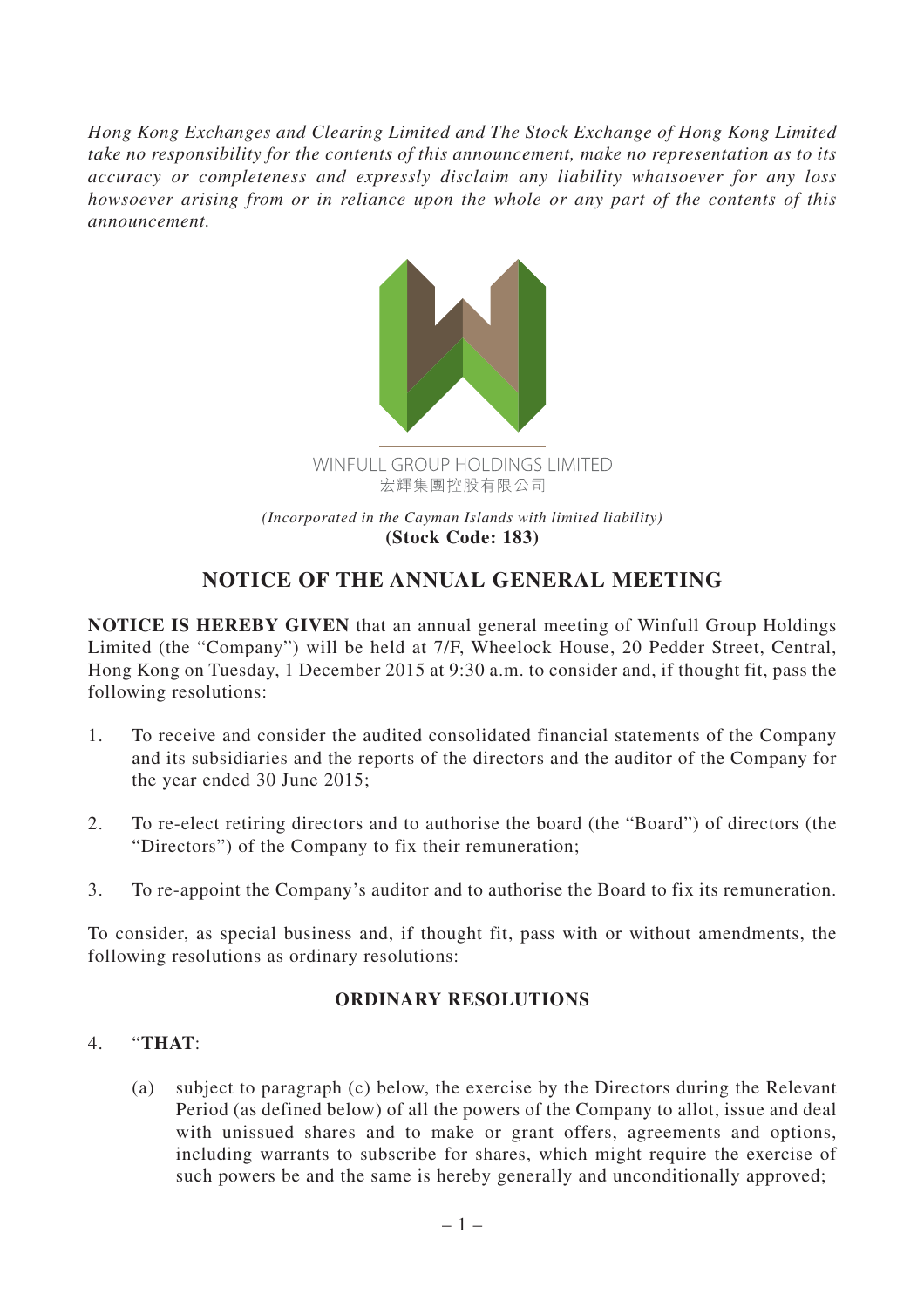- (b) the approval in paragraph (a) above shall authorise the Directors during the Relevant Period (as defined below) to make or grant offers, agreements and options which might require the exercise of such powers after the end of the Relevant Period (as defined below);
- (c) the aggregate nominal amount of share capital allotted or agreed conditionally or unconditionally to be allotted (whether pursuant to options or otherwise) by the Directors pursuant to the approval in paragraph (a) above, otherwise than pursuant to (i) a Rights Issue (as defined below); or (ii) the exercise of any options granted under the share option scheme of the Company; or (iii) any scrip dividend or similar arrangements providing for the allotment and issue of shares in lieu of the whole or part of a dividend on shares in accordance with the articles of association of the Company in force from time to time; or (iv) any issue of shares upon the exercise of rights of subscription or conversion under the terms of any warrants of the Company or any securities which are convertible into shares, shall not exceed the aggregate of:
	- (aa) 20% of the aggregate nominal amount of the share capital of the Company in issue on the date of the passing of this resolution; and
	- (bb) the aggregate nominal amount of any share capital of the Company repurchased by the Company (if the Directors are so authorised by a separate ordinary resolution of the shareholders of the Company) subsequent to the passing of this resolution up to a maximum equivalent to 10% of the aggregate nominal amount of the share capital of the Company in issue on the date of the passing of this resolution,

and the authority pursuant to paragraph (a) of this resolution shall be limited accordingly; and

(d) for the purposes of this resolution:

"Relevant Period" means the period from the date of the passing of this resolution until whichever is the earliest of:

- (i) the conclusion of the next annual general meeting of the Company;
- (ii) the expiration of the period within which the next annual general meeting of the Company is required by the articles of association of the Company, the Companies Law, Cap. 22 (Law 3 of 1961, as consolidated or revised) of the Cayman Islands (the "Companies Law"), or any other applicable law of the Cayman Islands to be held; and
- (iii) the passing of an ordinary resolution by the shareholders of the Company in general meeting revoking or varying the authority given to the Directors by this resolution;

"Rights Issue" means an offer of shares, or offer or issue of warrants, options or other securities giving rights to subscribe for shares open for a period fixed by the Directors to holders of shares on the register on a fixed record date in proportion to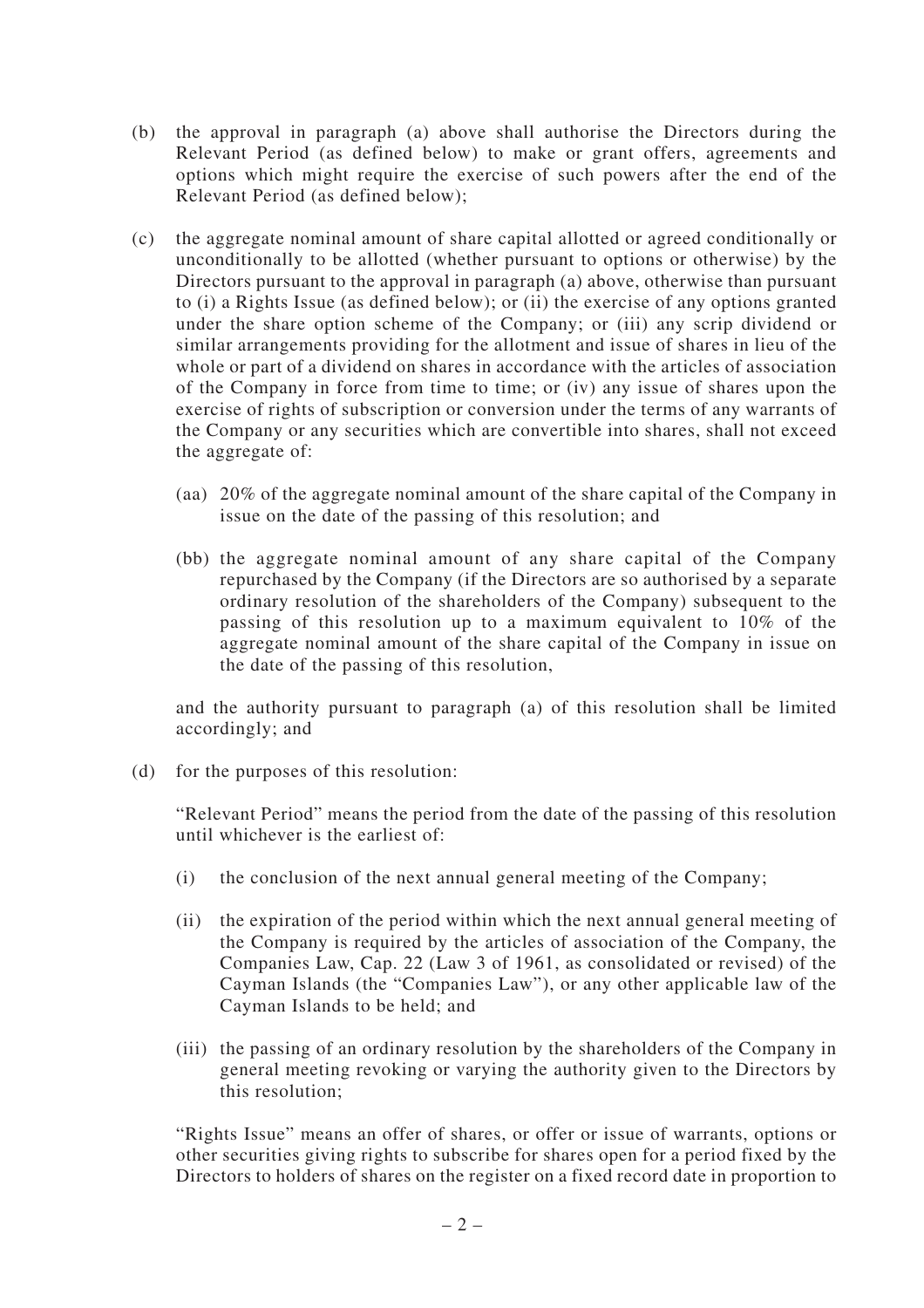their then holdings of shares (subject to such exclusion or other arrangements as the Directors may deem necessary or expedient in relation to fractional entitlements, or having regard to any restrictions or obligations under the laws of, or the requirements of, or the expense or delay which may be involved in determining the existence or extent of any restrictions or obligations under the laws of, or the requirements of, any jurisdiction outside Hong Kong or any recognised regulatory body or any stock exchange outside Hong Kong)."

#### 5. "**THAT**:

- (a) the exercise by the Directors during the Relevant Period (as defined below) of all powers of the Company to purchase the issued shares of the Company on The Stock Exchange of Hong Kong Limited (the "Stock Exchange") or any other stock exchange on which the shares may be listed and recognised by the Securities and Futures Commission and the Stock Exchange for such purpose, and otherwise in accordance with the rules and regulations of the Securities and Futures Commission, the Stock Exchange, the Companies Law and all other applicable laws in this regard, be and the same is hereby generally and unconditionally approved;
- (b) the aggregate nominal amount of shares which may be purchased by the Company pursuant to the approval in paragraph (a) during the Relevant Period (as defined below) shall not exceed 10% of the aggregate nominal amount of the issued share capital of the Company as at the date of the passing of this resolution and the authority pursuant to paragraph (a) of this resolution shall be limited accordingly; and
- (c) for the purposes of this resolution, "Relevant Period" means the period from the date of the passing of this resolution until whichever is the earliest of:
	- (i) the conclusion of the next annual general meeting of the Company;
	- (ii) the expiration of the period within which the next annual general meeting of the Company is required by the articles of association of the Company, the Companies Law, or any other applicable law of the Cayman Islands to be held; and
	- (iii) the passing of an ordinary resolution by the shareholders of the Company in general meeting revoking or varying the authority given to the Directors by this resolution."
- 6. "**THAT** the Directors be and are hereby authorised to exercise the authority referred to in paragraph (a) of resolution no. 4 above in respect of the share capital of the Company referred to in sub-paragraph (bb) of paragraph (c) of such resolution."

By order of the Board of **Winfull Group Holdings Limited Lee Wing Yin** *Executive Director*

Hong Kong, 26 October 2015